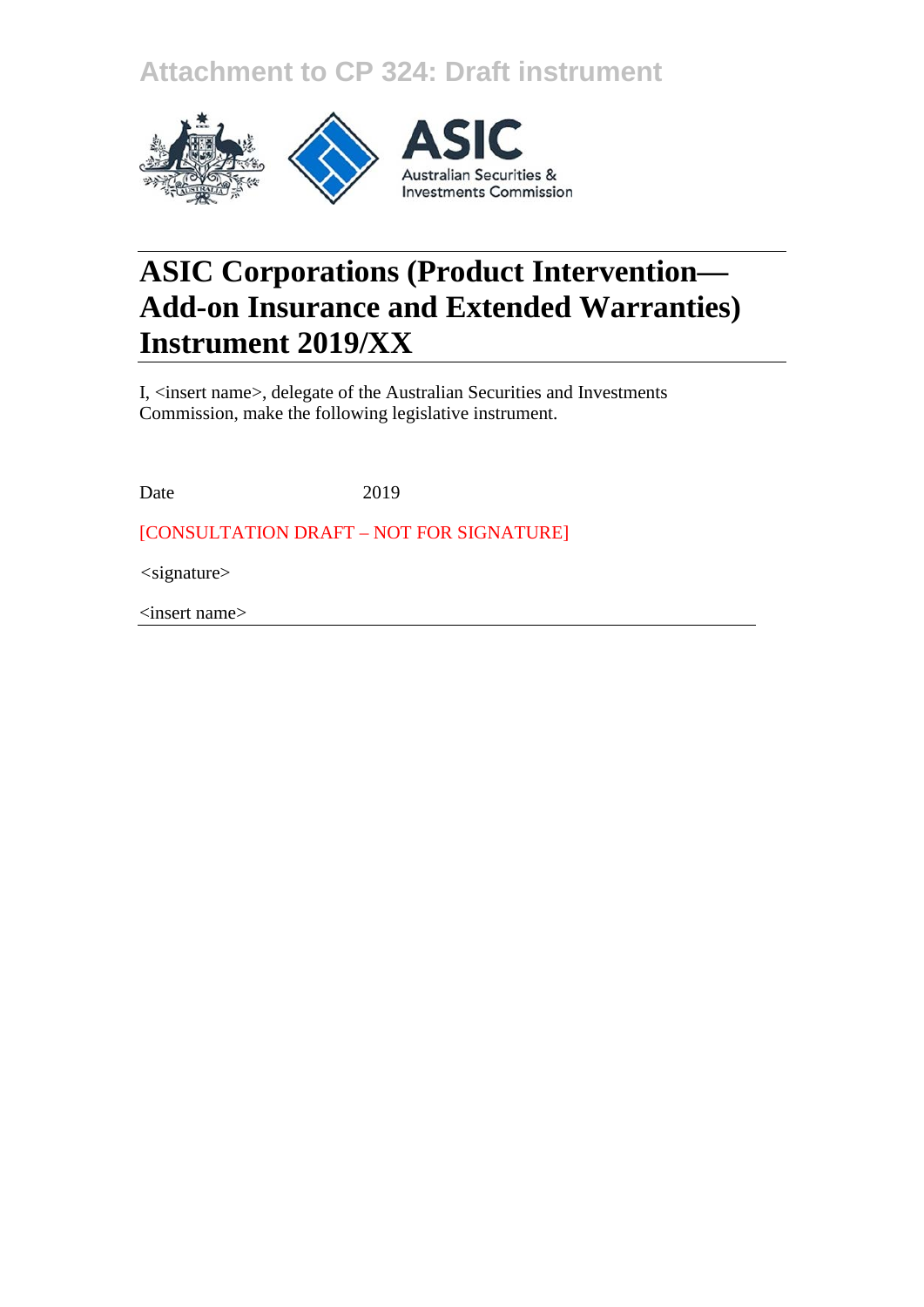## **Contents**

|                       | <b>Part 1-Preliminary</b> | 3 |
|-----------------------|---------------------------|---|
|                       |                           |   |
| $\mathcal{D}_{\cdot}$ |                           |   |
|                       |                           |   |
| 4                     |                           |   |
| Part 2-Order          |                           | 8 |
| 5.                    |                           |   |
|                       | <b>Part 3—Conditions</b>  | 8 |
| 6                     |                           |   |
| 7                     |                           |   |
| 8.                    |                           |   |
| 9                     |                           |   |
|                       |                           |   |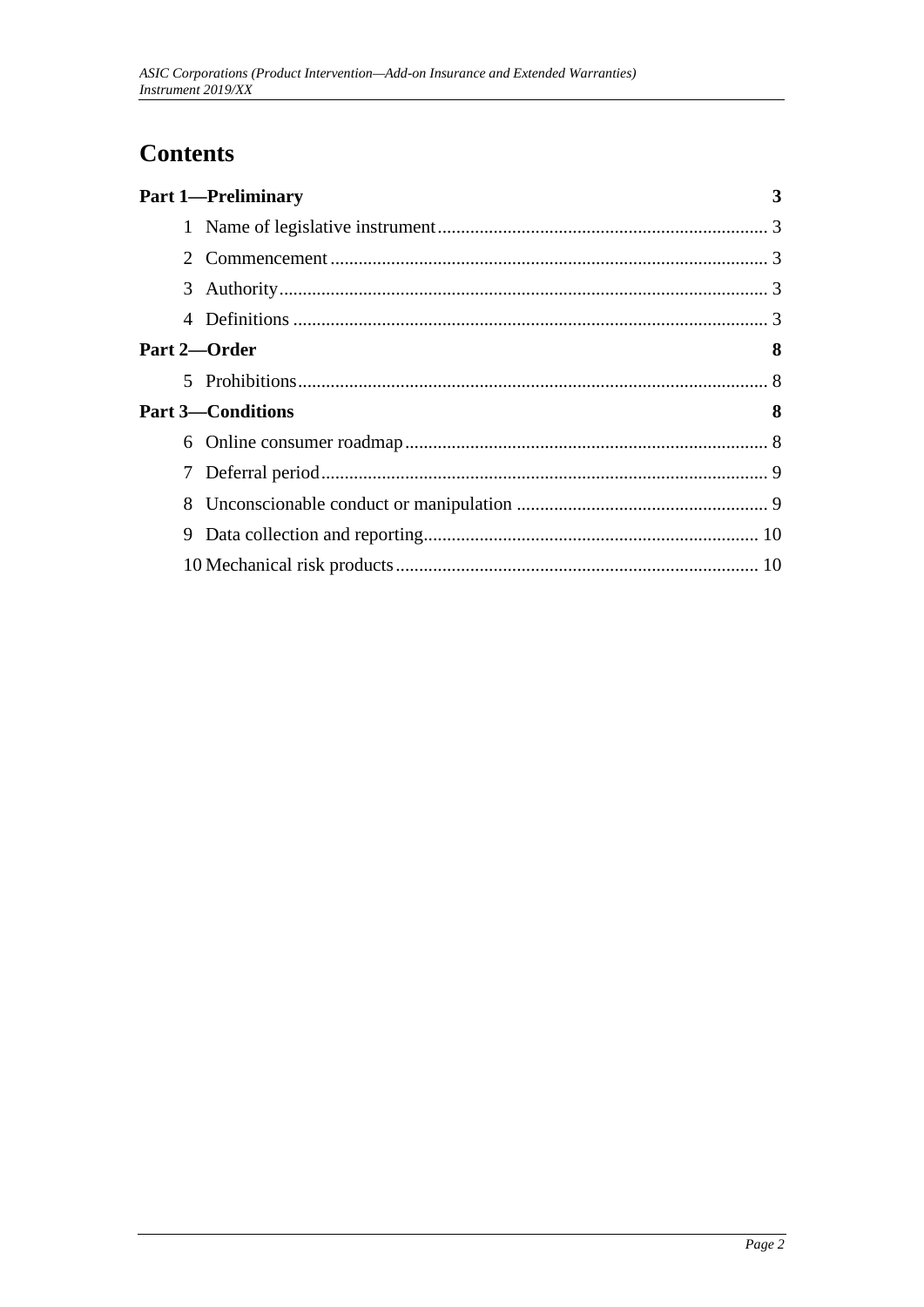### <span id="page-2-1"></span><span id="page-2-0"></span>**Part 1—Preliminary**

#### **1 Name of legislative instrument**

This is the *ASIC Corporations (Product Intervention—Add-on Insurance and Extended Warranties) Instrument 2019/XX*.

#### <span id="page-2-2"></span>**2 Commencement**

This instrument commences on the later of:

- (a) [*insert date*]; and
- (b) the day after it is registered on the Federal Register of Legislation.

Note: The register may be accessed a[t www.legislation.gov.au.](http://www.legislation.gov.au/)

#### <span id="page-2-3"></span>**3 Authority**

This instrument is made under subsection 1023D(3) of the *Corporations Act 2001*.

#### <span id="page-2-4"></span>**4 Definitions**

In this instrument:

*Act* means *Corporations Act 2001*.

*add-on insurance product* means any of the following:

- (a) a consumer credit insurance product;
- (b) a guaranteed asset protection insurance product;
- (c) a loan or lease termination insurance product;
- (d) a mechanical breakdown insurance product;
- (e) a purchase price protection insurance product;
- (f) a tyre and rim insurance product.

*consumer credit insurance product* means a contract or part of a contract that has the following characteristics:

- (a) the contract provides insurance cover (whether the cover is limited or restricted in any way) in respect of:
	- (i) the death of the insured person; or
	- (ii) the insured person contracting a sickness or disease; or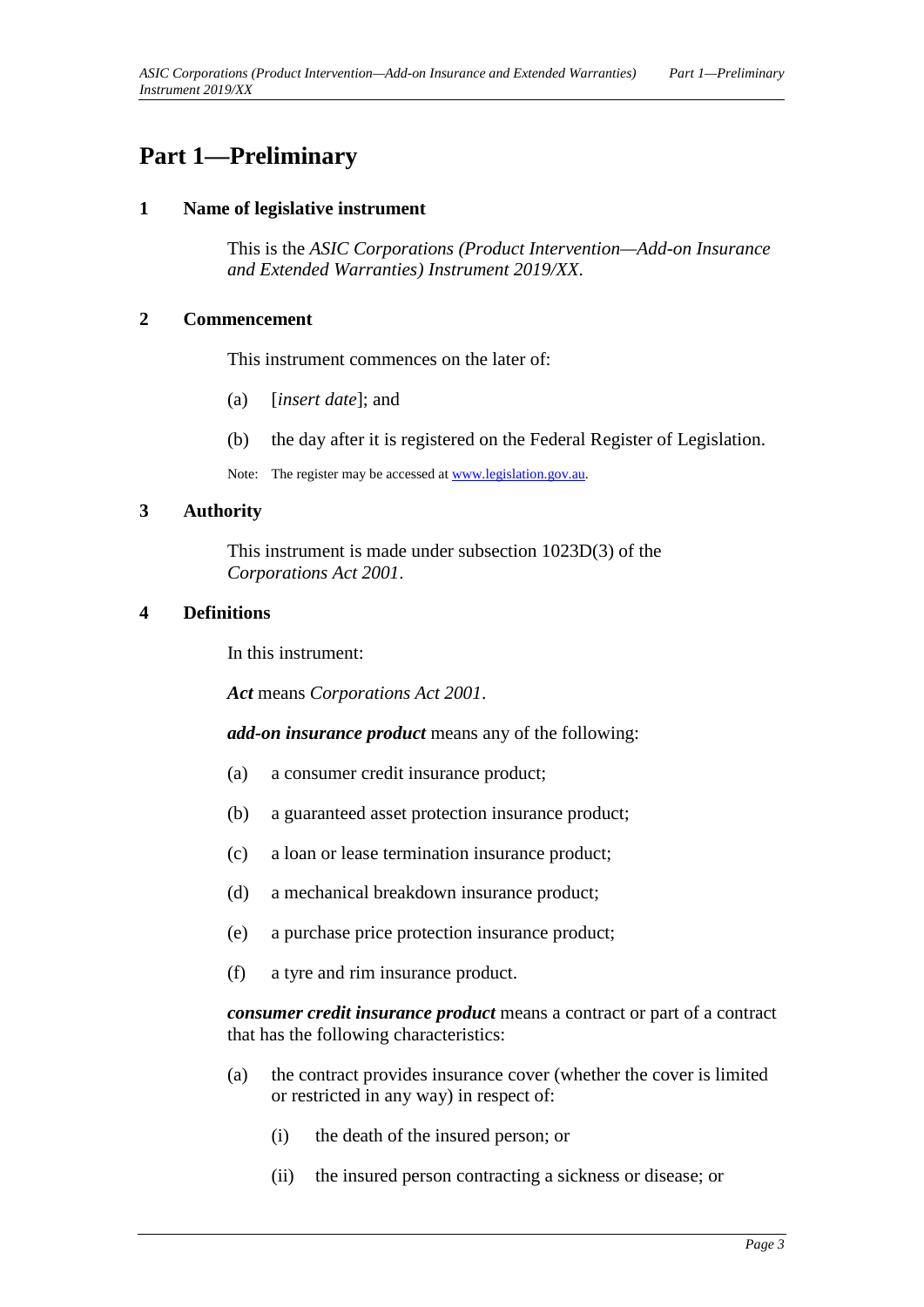- (iii) the insured person sustaining an injury; or
- (iv) the insured person becoming unemployed;
- (b) the amount of the liability of the insurer under the contract is to be ascertained by reference to a liability of the insured person under a motor vehicle loan or a motor vehicle lease to which the insured person is a party.

*deferral period*, in relation to a purchase or lease of a motor vehicle by a retail client from an intermediary, means a period:

- (a) commencing at the time the intermediary makes the online consumer roadmap available to the retail client; and
- (b) ending at the start of the fourth day after the period commences.

#### *extended warranty product* means:

- (b) a contract between the purchaser or lessee of a motor vehicle and another person (the *third party*), not being the person from whom the purchaser or lessee acquired the vehicle, under which the third party promises to rectify, or to arrange for another person to rectify, defects with the motor vehicle; or
- (b) a contract between the purchaser or lessee of a motor vehicle and the person (the *dealer*) from whom the purchaser or lessee acquired the vehicle, under which the dealer promises to rectify, or to arrange for another person to rectify, defects with the motor vehicle;

but does not include a manufacturer warranty or statutory warranty.

*guaranteed asset protection insurance product* means a contract or part of a contract that provides insurance cover (whether or not the cover is limited or restricted in any way) for the difference between:

- (a) in connection with a motor vehicle loan—the amount owing by a borrower under the loan and the amount covered by a motor vehicle insurance product; or
- (b) in connection with a motor vehicle lease—the amount payable by a lessee under the lease and the amount covered by a motor vehicle insurance product.

*intermediary* means a person who offers to arrange for the issue of an add-on insurance product or an extended warranty product to a retail client in connection with the purchase or lease of a motor vehicle.

*lease*, in relation to a motor vehicle, includes a proposed lease.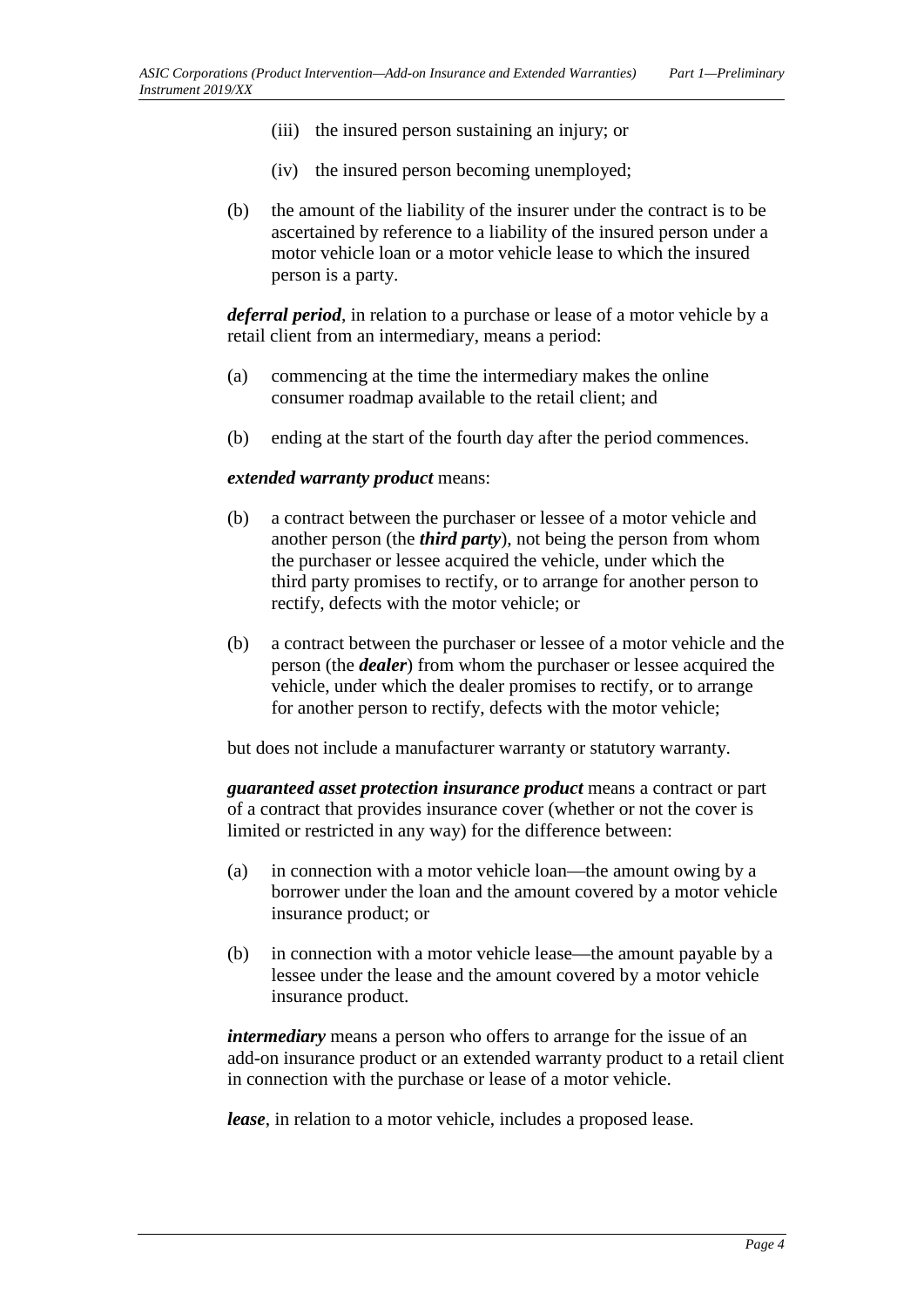*loan or lease termination insurance product* means a contract or part of a contract that provides insurance cover (whether or not the cover is limited or restricted in any way) for the difference between:

- (a) in connection with a motor vehicle loan—the amount owing by a borrower under the loan and the market value of the motor vehicle; or
- (b) in connection with a motor vehicle lease—the amount payable by a lessee under the lease and the market value of the motor vehicle.

*mechanical breakdown insurance product* means a contract or part of a contract that provides insurance cover (whether or not the cover is limited or restricted in any way) for the cost of repair or replacement of parts of a motor vehicle.

#### *mechanical risk product* means:

- (a) a mechanical breakdown insurance product; or
- (b) an extended warranty product.

*motor vehicle* means a vehicle that is designed:

- (a) to travel by road; and
- (b) to use volatile spirit, steam, gas, oil, electricity or any other power (not being human power or animal power) as its principal means of propulsion; and
- (c) to carry passengers;

and includes a motor cycle.

*motor vehicle insurance product* means a contract or part of a contract that provides insurance cover (whether or not the cover is limited or restricted in any way) in respect of one or more of the following:

- (a) loss of, or damage to, a motor vehicle;
- (b) liability for loss of, or damage to, property caused by or resulting from impact of a motor vehicle with some other thing.

*motor vehicle lease* means a lease, whether or not regulated by the National Credit Code, of a motor vehicle.

*motor vehicle loan* means the provision of credit, whether or not regulated by the National Credit Code, in connection with the purchase of a motor vehicle.

*National Credit Code* has the same meaning as in subsection 5(1) of the *National Consumer Credit Protection Act 2009*.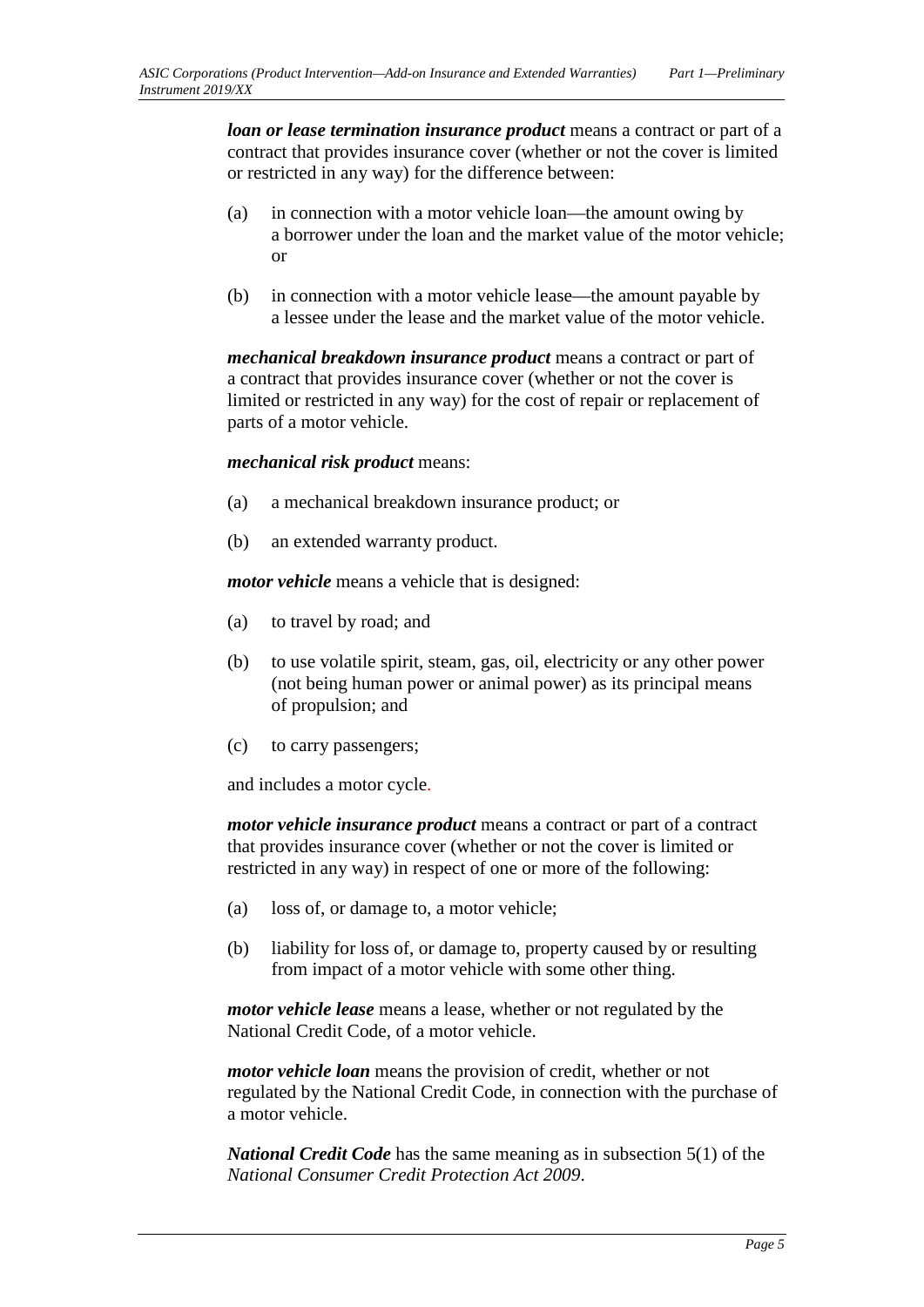*online consumer roadmap*, in relation to an add-on insurance product or an extended warranty product made available to a retail client by or through an intermediary, means an online portal that:

- (a) includes a facility by which the client can choose to:
	- (i) apply for or acquire a product;
	- (ii) decline to apply for or acquire a product;
	- (iii) request further information about a product;
- (b) does not permit the client to use the facility unless the following information is disclosed or made available through the portal:
	- (i) a prominent statement, displayed to the client immediately on first accessing the portal, to the effect that a consumer is not obliged to buy any add-on insurance product or extended warranty product;
	- (ii) general information about each type of add-on insurance product or extended warranty product that the intermediary is permitted to make available through the portal;
	- (iii) for each add-on insurance product or extended warranty product that the intermediary is permitted to make available through the portal—the cost of each product, including any difference in cost depending on the method chosen to pay for each product;
	- (iv) for all add-on insurance products or extended warranty products that the intermediary is permitted to make available through the portal—the total cost of the products, including any difference in the total cost depending on the method chosen to pay for the products;
	- (v) links to the websites of issuers of any add-on insurance products or extended warranty products that the intermediary is permitted to make available through the portal; and
	- (vi) a link to ASIC's MoneySmart website, including a reference to ASIC's "MoneySmart Cars" app.
	- Note: An intermediary must not make available an add-on insurance product or extended warranty product, or option of cover within the product, through the online consumer roadmap to a retail client that the intermediary reasonably believes falls within an unsuitable class: see subsection 6(2).

*product issuer* means a person who issues or offers to issue an add-on insurance product or an extended warranty product to a retail client in connection with the purchase or lease of a motor vehicle.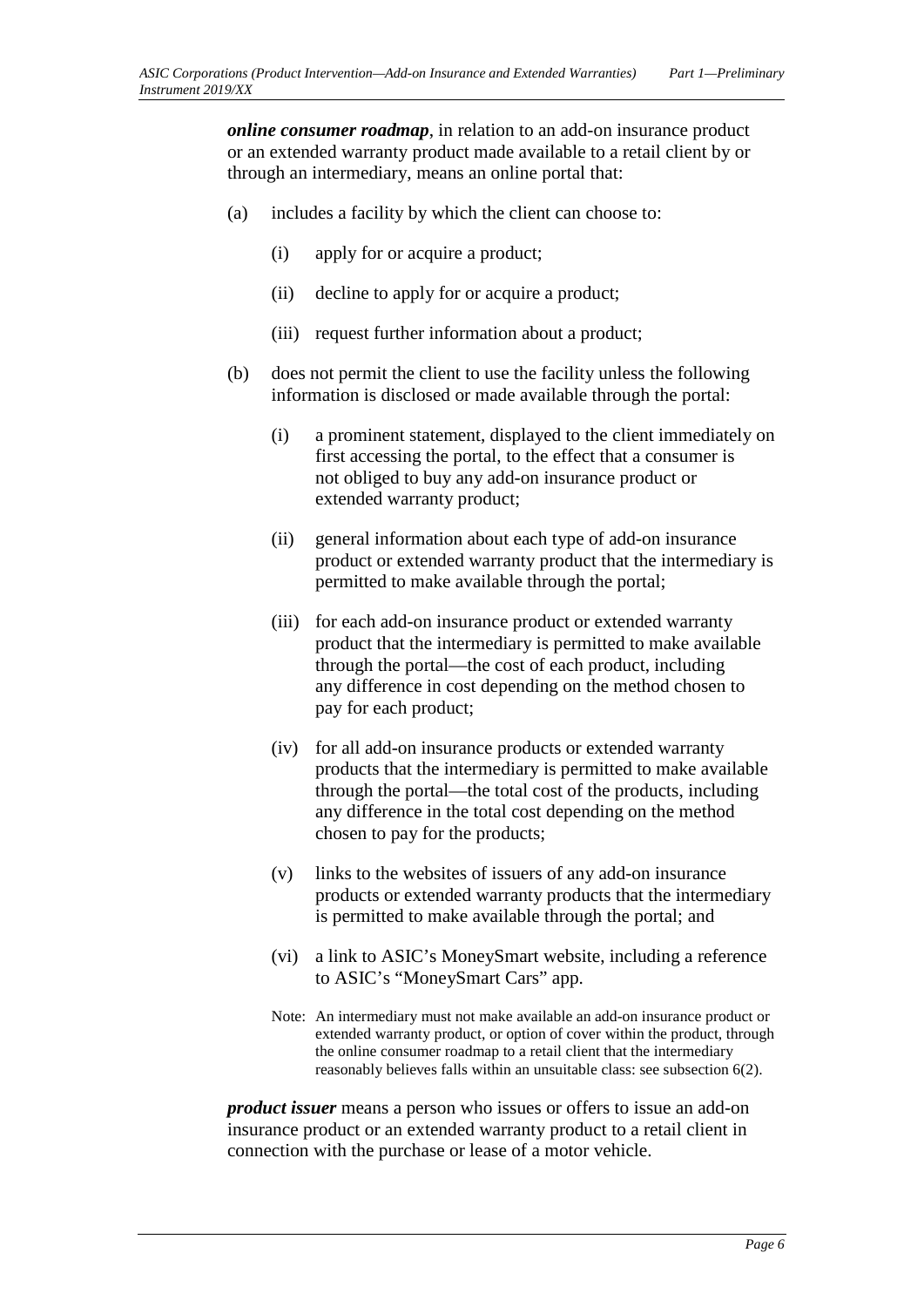*purchase*, in relation to a motor vehicle, includes a proposed purchase.

*purchase price protection insurance product* means a contract or part of a contract that provides insurance cover (whether or not the cover is limited or restricted in any way) for the difference between the amount covered by a motor vehicle insurance product and the purchase price of a motor vehicle.

*tyre and rim insurance product* means a contract or part of a contract that provides insurance cover (whether or not the cover is limited or restricted in any way) for the cost of repair or replacement of damaged tyres and rims of a motor vehicle.

*warranty administrator*, in relation to an extended warranty product, means a person who provides administration services in relation to the extended warranty product.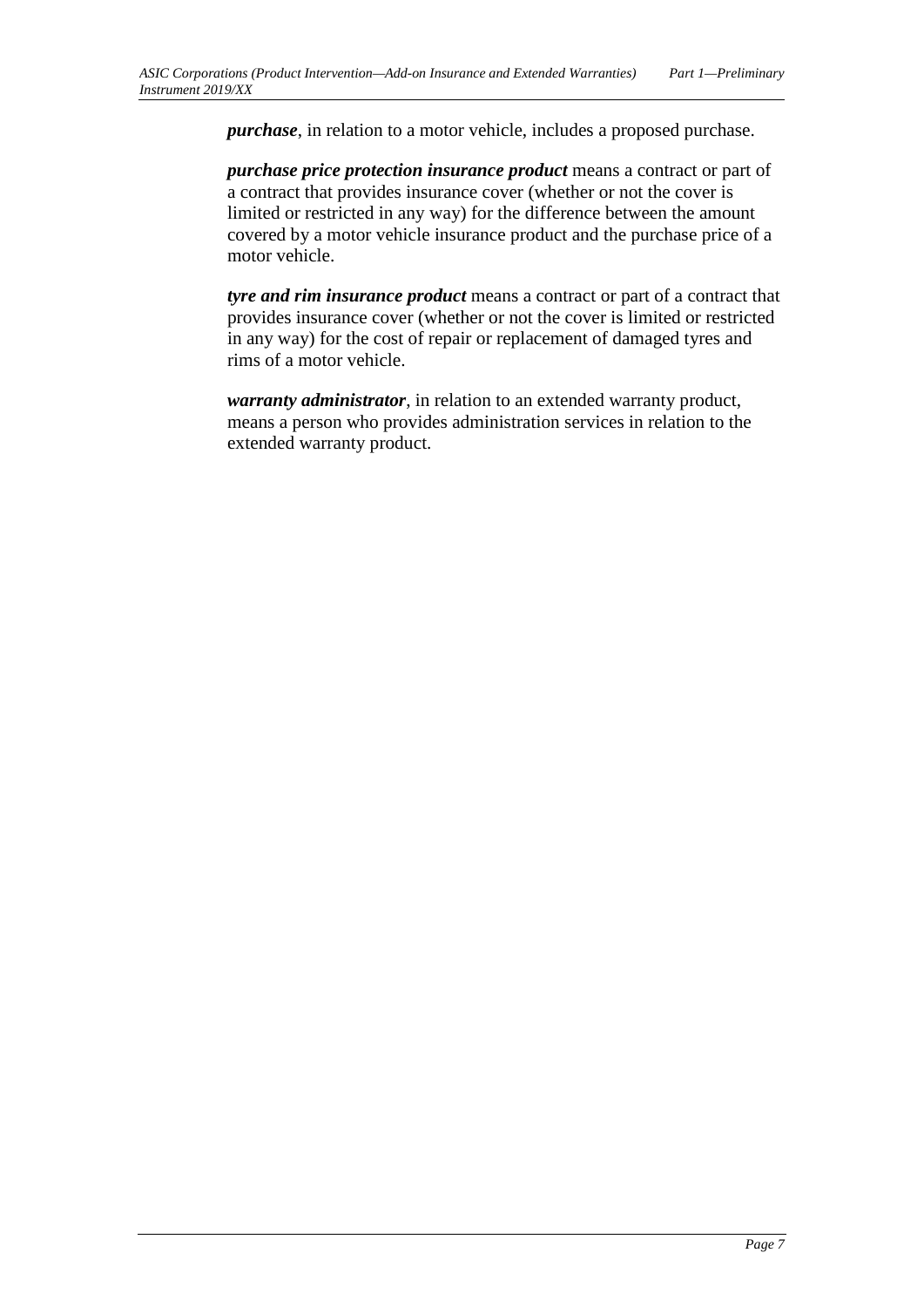### <span id="page-7-1"></span><span id="page-7-0"></span>**Part 2—Order**

#### **5 Prohibitions**

#### *Intermediaries*

(1) An intermediary must not, in connection with the purchase or lease of a motor vehicle by a retail client, arrange for the client to apply for or acquire an add-on insurance product or an extended warranty product except in accordance with the conditions in Part 3.

#### *Product issuers*

(2) A product issuer must not, in connection with the purchase or lease of a motor vehicle by a retail client, issue an add-on insurance product or an extended warranty product to the client as a result of an intermediary arranging for the client to apply for or acquire the add-on insurance product or an extended warranty product except in accordance with the conditions in Part 3.

#### *Exceptions*

- (3) The prohibitions in subsections (1) and (2) do not apply in any of the following circumstances:
	- (a) the add-on insurance product or extended warranty product is to be issued by the product issuer for no consideration;
	- (b) where the arranging or issuing of the add-on insurance product or extended warranty product occurs following the provision of personal advice in relation to the product by a person who is licensed or authorised to give such advice or is exempt from the requirement to be licensed or authorised to give such advice;
	- (c) where the arranging or issuing of the add-on insurance product or extended warranty product occurs as a consequence of an extension to the term of a motor vehicle loan or motor vehicle lease.

### <span id="page-7-3"></span><span id="page-7-2"></span>**Part 3—Conditions**

#### **6 Online consumer roadmap**

- (1) The intermediary must not make the online consumer roadmap available to a retail client unless the retail client has:
	- (a) entered into a contract to purchase or lease a motor vehicle; or
	- (b) applied for a motor vehicle loan or motor vehicle lease.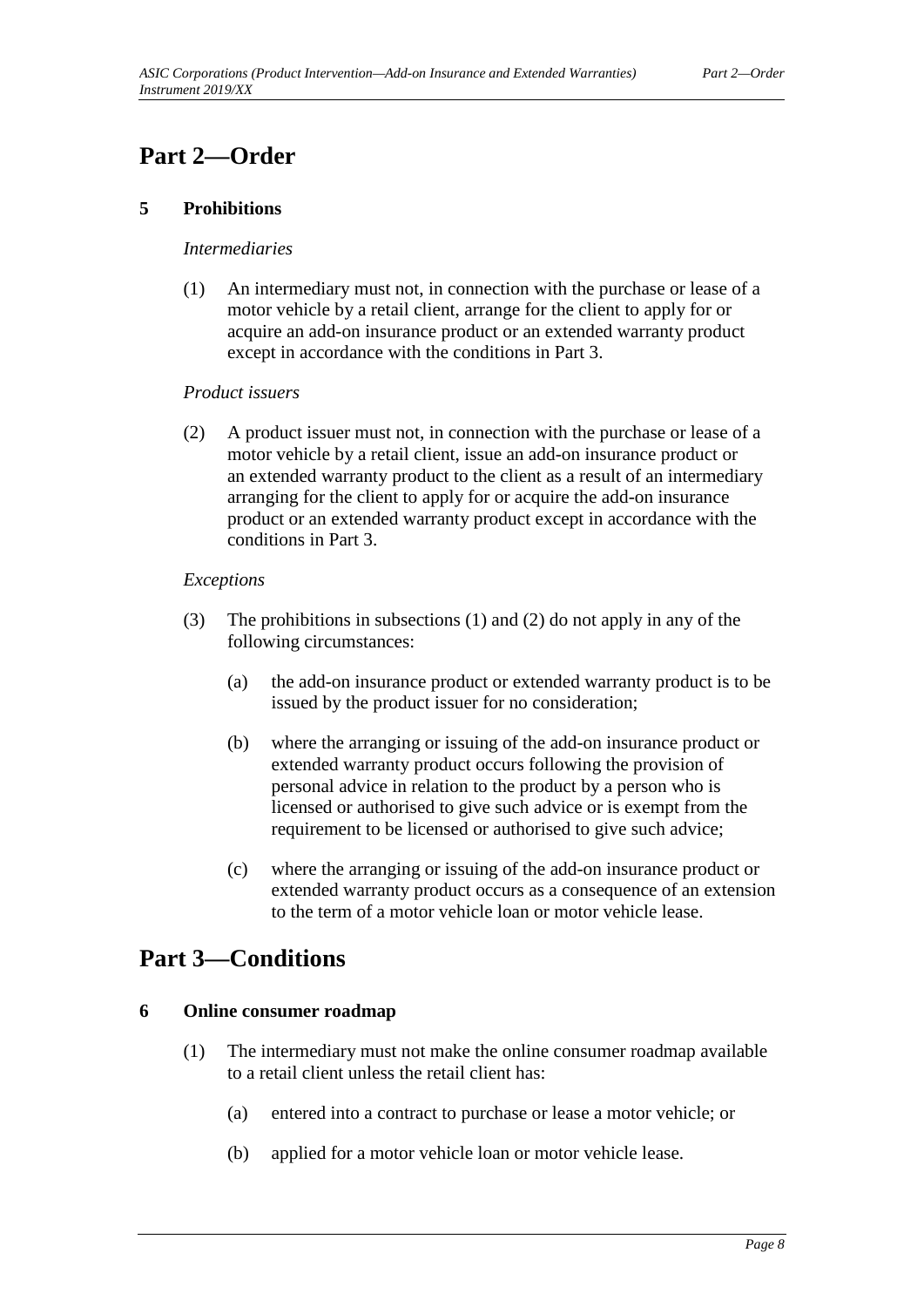#### (2) The intermediary:

- (a) for each add-on insurance product or an extended warranty product, or option of cover within the product, that is made available by or through the intermediary—must identify each class (*unsuitable class*) of retail clients for whom the intermediary reasonably believes would not benefit from acquiring the add-on insurance product or extended warranty product or option of cover within the product; and
- (b) must not make available the product or option of cover through the online consumer roadmap to a retail client that the intermediary reasonably believes falls within the unsuitable class; and
- (c) must keep a record of the date the online consumer roadmap was made available to the retail client.

#### <span id="page-8-0"></span>**7 Deferral period**

- (1) The retail client must have expressed an intention to apply for or acquire the add-on insurance product or the extended warranty product by using the facility in the online consumer roadmap before the end of the deferral period.
- (2) The intermediary must not initiate any contact with the retail client about an add-on insurance product or extended warranty product during the deferral period.
- (3) The deferral period must have ended in relation to the retail client.

#### <span id="page-8-1"></span>**8 Unconscionable conduct or manipulation**

- (1) The intermediary must not, in relation to an add-on insurance product or an extended warranty product, engage in conduct that involves a technique that should not in good conscience have been used in relation to the retail client or which manipulates the client.
- <span id="page-8-2"></span>(2) Without limiting subsection (1), the intermediary must not:
	- (a) make any representation to the retail client to the effect that if the client chooses not to acquire or apply for an add-on insurance product or extended warranty product then the client might be required to make payment from their own monies instead of claiming under the product;
	- (b) require the retail client to sign an acknowledgment to that effect.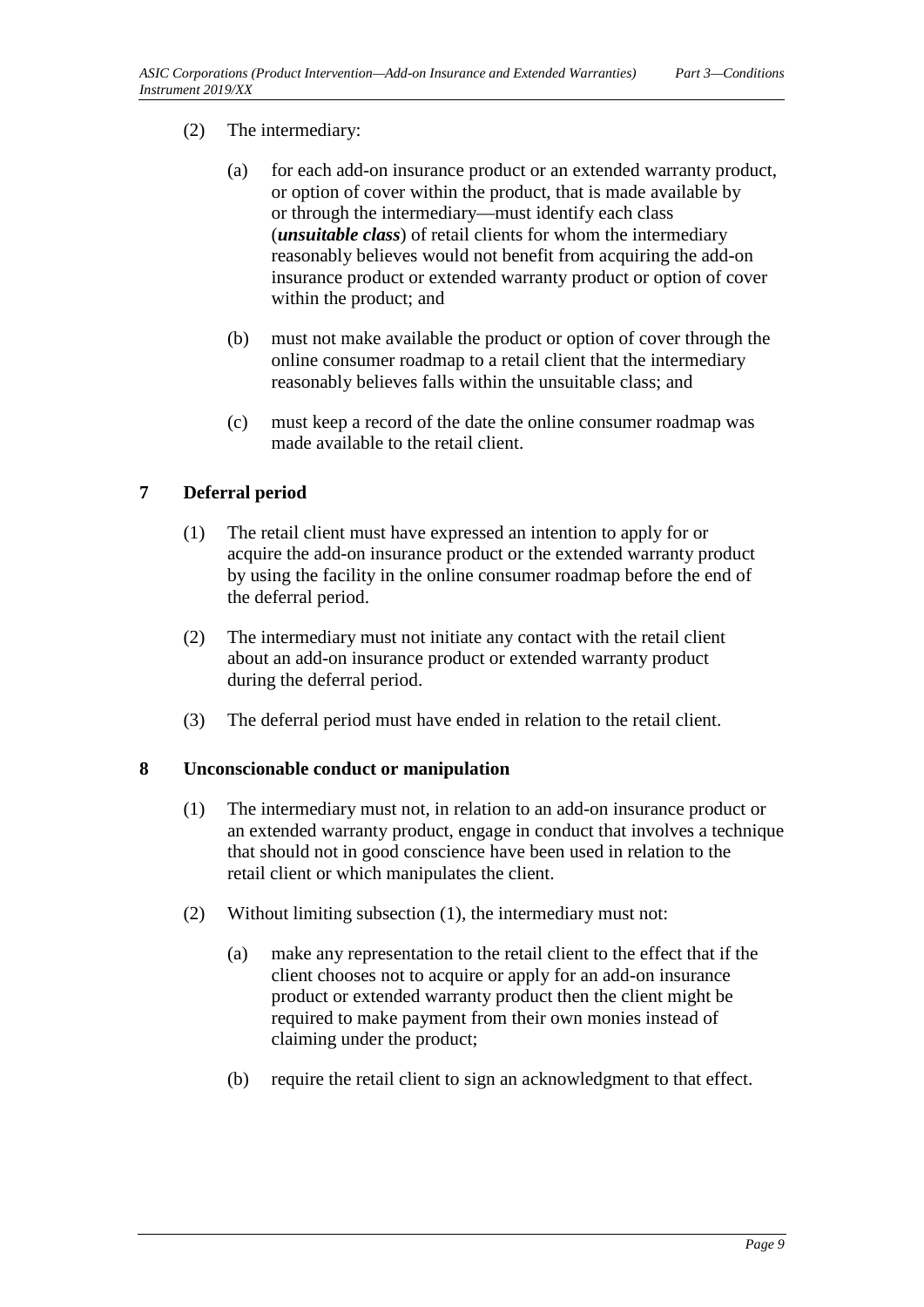#### **9 Data collection and reporting**

*Add-on insurance products*

(1) A product issuer of an add-on insurance product must, if requested by ASIC, provide a written statement to ASIC in the manner and form specified, within 30 days of making the request or such longer period as agreed by ASIC, containing specified information about the administration of the product.

#### *Extended warranty products*

- (2) A product issuer of an extended warranty product must:
	- (a) to the extent the product issuer does not outsource the administration (or part of it) of the product to a warranty administrator—if requested by ASIC, provide a written statement to ASIC in the manner and form specified, within 30 days of making the request or such longer period as agreed by ASIC, containing specified information about the administration (or part of it) of the product;
	- (b) to the extent the product issuer outsources the administration (or part of it) of the product to a warranty administrator:
		- (i) ensure that any outsourcing agreement requires the warranty administrator to, if requested by ASIC, provide a written statement to ASIC in the manner and form specified, within 30 days of making the request or such longer period as agreed by ASIC, containing specified information about the administration (or part of it) of the product; and
		- (ii) give to the warranty administrator any information and reasonable assistance that the administrator reasonably requests to enable the administrator to comply with the request made by ASIC.
- Note: ASIC has the power to give directions to financial services licensees to provide information to ASIC about the financial services provided by the licensee, and to make reasonable requests for assistance from licensees who are obliged to comply with such requests: see sections 912C and 912E of the Act.

#### <span id="page-9-0"></span>**10 Mechanical risk products**

The terms of a mechanical risk product:

- (a) must not overlap with the period or terms of coverage of any manufacturer warranty or statutory warranty;
- (b) must not have a maximum individual claim amount of less than \$2,000;
- (c) must confer on the holder of the product a right to cancel the product at any time during the period of coverage and, if the right is exercised, to